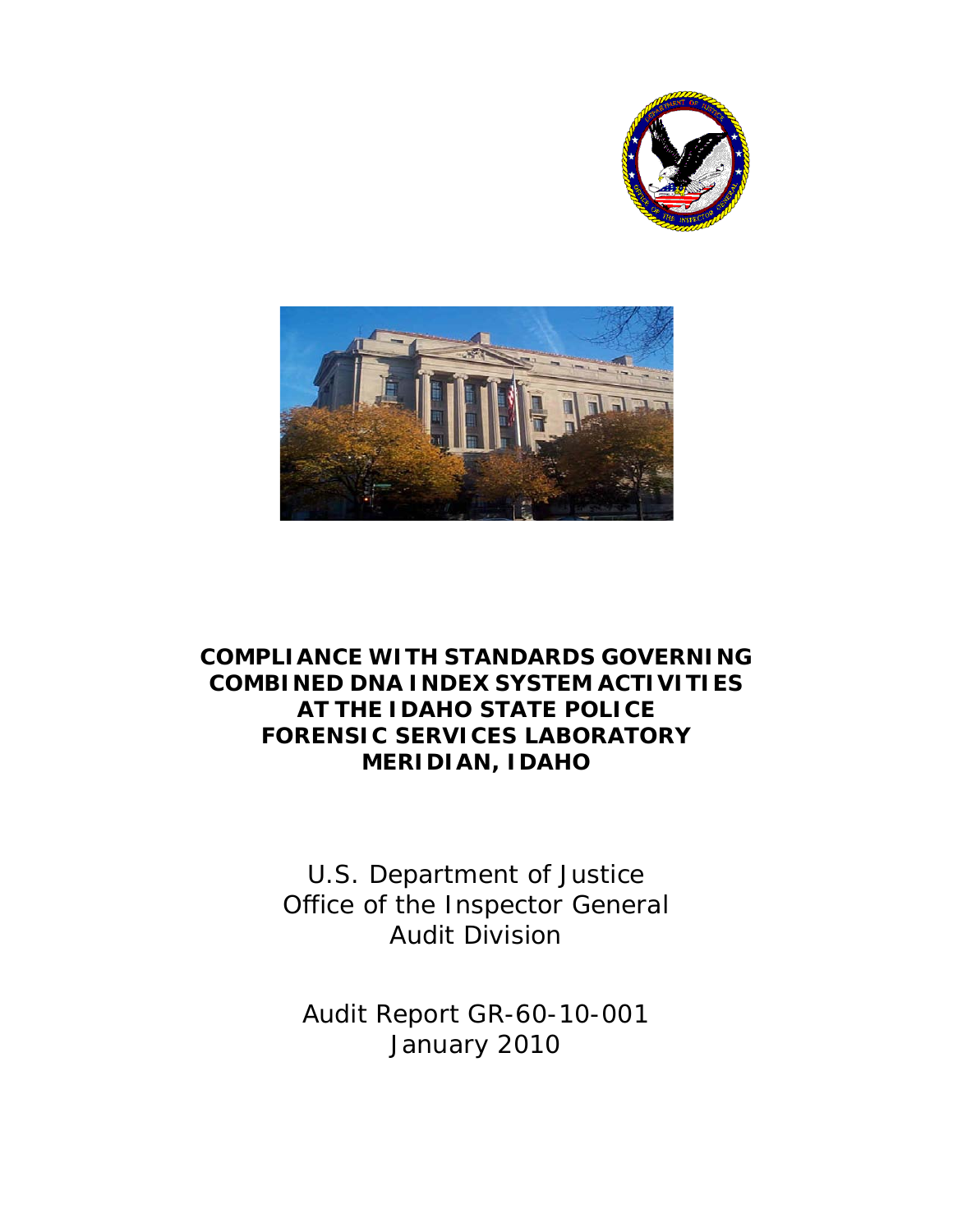## **COMPLIANCE WITH STANDARDS GOVERNING COMBINED DNA INDEX SYSTEM ACTIVITIES AT THE IDAHO STATE POLICE FORENSIC SERVICES LABORATORY MERIDIAN, IDAHO**

## **EXECUTIVE SUMMARY**

The Department of Justice, Office of the Inspector General (OIG), Audit Division, has completed an audit of compliance with standards governing Combined DNA Index System (CODIS) activities at the Idaho State Police Forensic Services Laboratory (Laboratory). The Federal Bureau of Investigation's (FBI) CODIS program blends forensic science and computer technology to provide an investigative tool to federal, state, and local crime laboratories in the United States, as well as those from select international law enforcement agencies. The CODIS program allows laboratories to compare and match DNA profiles electronically to assist law enforcement in solving crimes and identifying missing or unidentified persons.<sup>[1](#page-1-0)</sup> The FBI's CODIS Unit manages CODIS, as well as develops, supports, and provides the program to crime laboratories to foster the exchange and comparison of forensic DNA evidence.

The FBI implemented CODIS as a distributed database with hierarchical levels that enable federal, state, and local crime laboratories to compare DNA profiles electronically. The hierarchy consists of three distinct levels that flow upward from the local level to the state level and then, if allowable, the national level. National DNA Index System (NDIS), the highest level in the hierarchy, is managed by the FBI as the nation's DNA database containing DNA profiles uploaded by law enforcement agencies across the United States. NDIS enables the laboratories participating in the CODIS program to electronically compare DNA profiles on a national level. The State DNA Index System (SDIS) is used at the state level to serve as a state's DNA database containing DNA profiles from local laboratories and state offenders. The Local DNA Index System (LDIS) is used by local laboratories.

<span id="page-1-0"></span> $\frac{1}{1}$  $1$  DNA, or deoxyribonucleic acid, is genetic material found in almost all living cells that contains encoded information necessary for building and maintaining life. Approximately 99.9-percent of human DNA is the same for all people. The differences found in the remaining 0.1-percent allow scientists to develop a unique set of DNA identification characteristics (a DNA profile) for an individual by analyzing a specimen containing DNA.